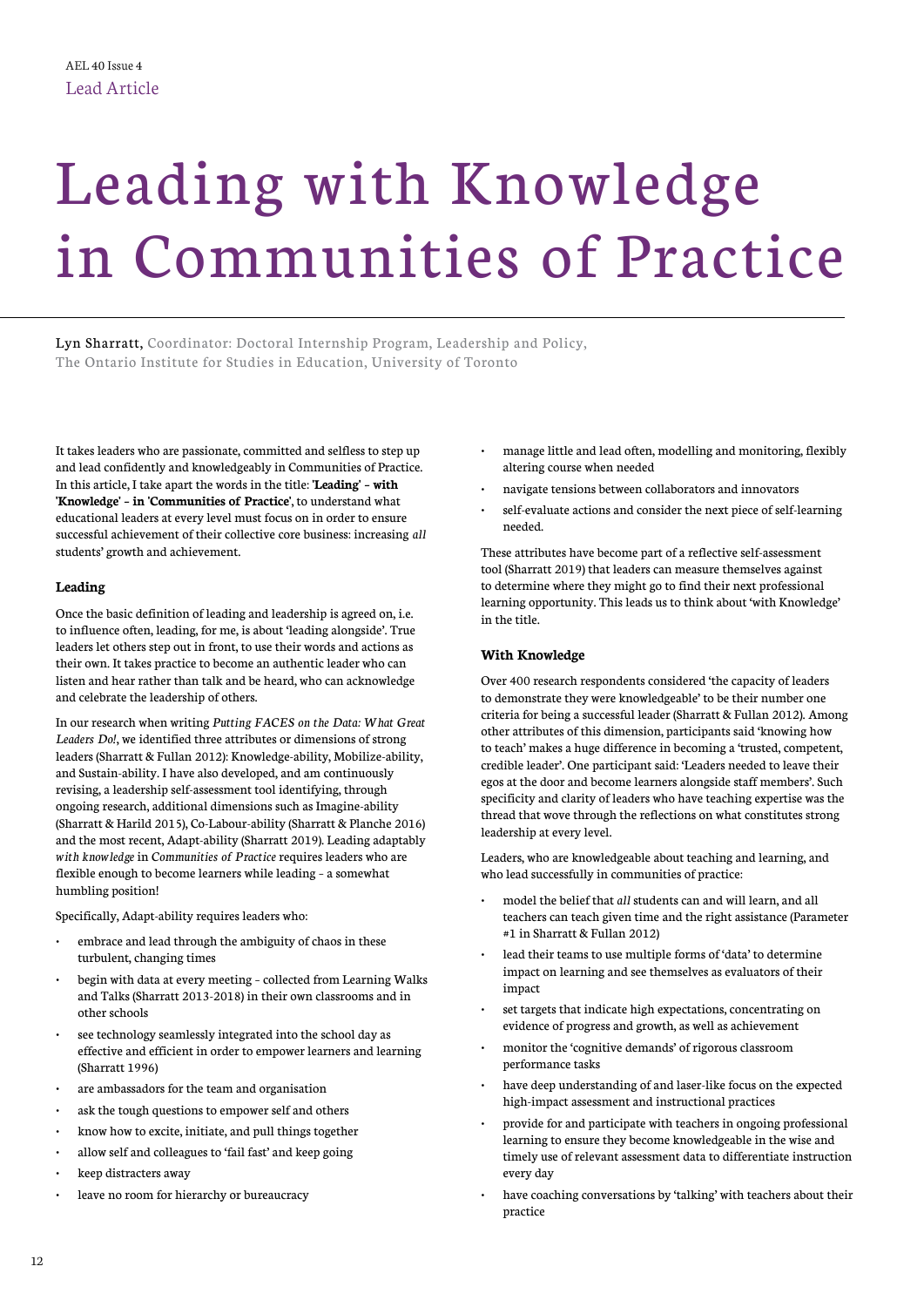foster learning for everyone by providing 'intellectual stimulation' at every meeting or during Professional Learning Community time.

When leaders are adaptable and knowledgeable, they lead confidently, achieving ever-progressing capacity through the Communities of Practice that they establish.

#### **In Communities of Practice**

A key concept here is that word 'communities' – the understood sense is that everyone is a contributor, that all members feel a sense of ownership of the data, and that everyone is empowered to feel responsibility and accountability as they do in any community to which they belong and maintain their 'community-ness'.

In education, much has been written about the impact of Professional Learning Communities (PLCs) (Harris et al. 2017; Sharratt & Planche 2016) when PLCs are focused on and engaged in the purposeful use of data to guide their ongoing inquiry questions. It is a cyclical practice that evolves as the PLC work progresses within a department, within a school. When PLCs reach beyond one school's doors to become a collective of schools, they care about and promote the 'learning of all' and the 'sharing of learning' in a networked community.

I have experienced the critical importance of operating norms and protocols in these communities that embrace the following guiding principles as success criteria:

- everyone's voice is important we listen respectfully
- being respectful in our engagement builds strong working relationships that lead to empowerment
- we reflect on our work as we learn with, and from each other
- in collaborating, we empower our own learning and the learning of our colleagues
- we build learning capacity together
- collaborating authentically builds confidence and success
- we persevere we believe all students can learn and all teachers can teach with impact given the right time and support
- we believe in our interdependence to achieve students' learning goals
- having shared beliefs and understandings about student achievement guides our work.

Through co-constructed operating norms and protocols for the work, 'Networked Communities of Practice' focus on building an expert teaching force, with members who know how to assess, and to differentiate instruction for every learner. Their collaborative actions speak louder than words.

In a recent case study from Metro Region in Queensland, Australia, Assistant Regional Director, Racquel Gibbons, worked with a cluster of eight schools (approximately 8000 students) to undertake tangible actions to improve students' reading performance (Sharratt 2019).

Figure 1 is only one example of the eight schools' unique and meaningful Data Walls to track students' growth and achievement in reading. Note that every FACE is known, visually and in text, to teachers and leaders. Through the rich conversations that resulted during the co-construction of the Data Walls, students who need extending, are stuck or struggling, are identified to take part, one student at a time, in collaborative Case Management Meetings. In these, capacity for high impact instruction is built and impact on each student is assessed via a presented work sample.

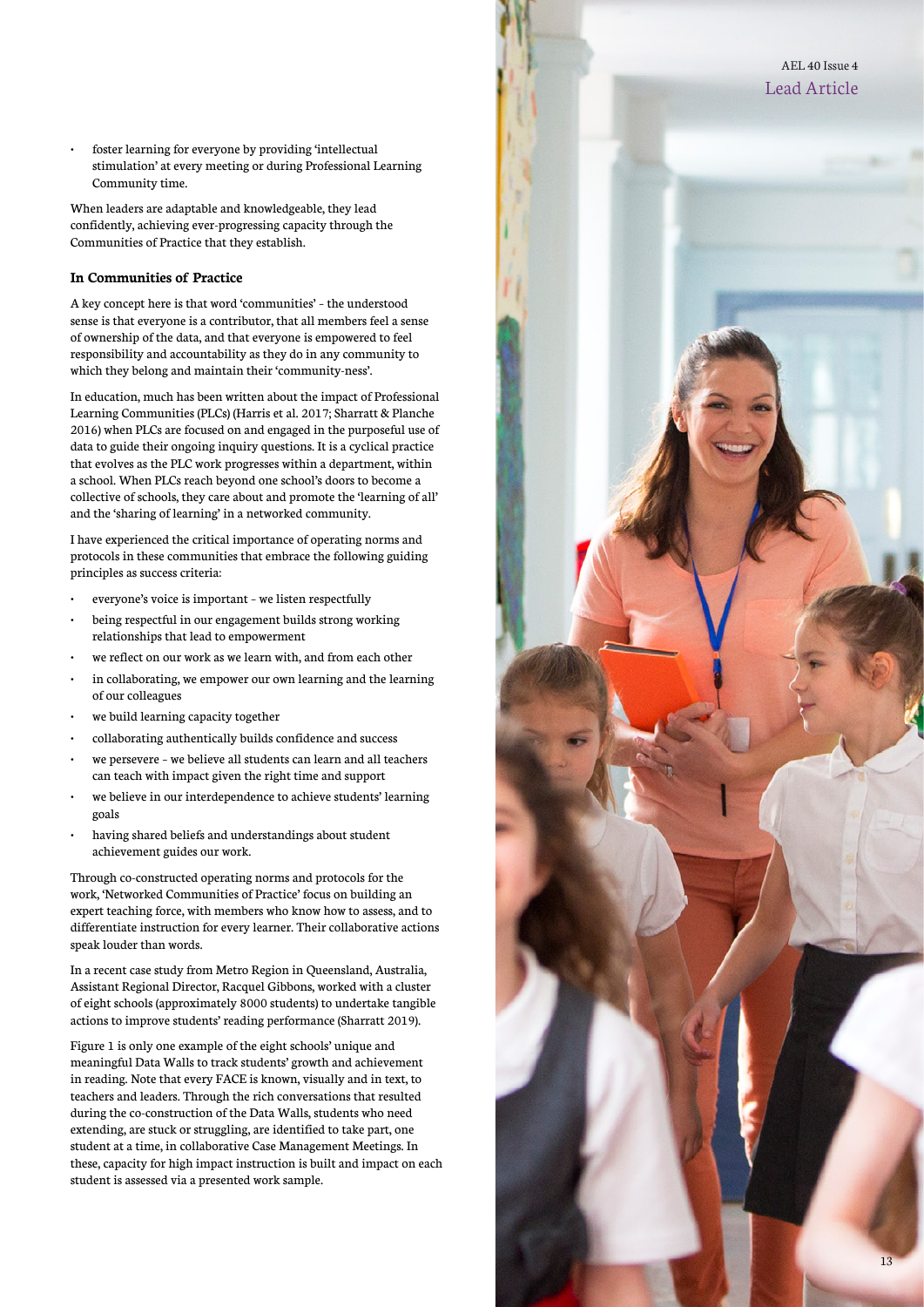

**Figure 1. Reading Data Wall in a Queensland Primary School, used to monitor improvement in individual student learning, target individual support and to plan for teaching. Reprinted with permission from Department of Education and Training.**

Gibbons writes: 'What has been heartening in this collaborative exploration has been the expansion of cross-school networks by having:

- a common, clear focus
- high expectations and targets
- increased purposeful interaction among all schools
- strengthened leaders' and learning teams' resolve as an intentional outcome.

Teams are not just meeting and collaborating on the scheduled days but seeking ongoing opportunities to do the work together. As one principal commented: 'Being part of this broader team with a common pursuit has given us the courage to be innovative and creative, and afforded change in a much shorter timeframe than otherwise anticipated' (2019).

It is clear from this Networked Learning Community example that the clarity and focus of the senior leader, Bushell, and the 'community-ness' she created, caused the improvement to happen – at lightning speed. This Community of Practice can be replicated everywhere if leaders reflect and act on the 'Five Lessons Learned' from this case study:

- 1. When data sources are used to develop improvement targets, a clear focus and success criteria are easily co-created.
- 2. When Data Walls reveal which student FACES need to improve, differentiated assessment and instructional strategies are undertaken collaboratively.
- 3. When networks are seen to be supportive and to empower every voice, teachers are willing to take risks to change practice together.
- 4. When teachers and leaders conduct Learning Walks and Talks in each other's schools to identify high-impact strategies together, they *see* what is possible and return to their own schools and classrooms to implement them in their own contexts.
- 5. When senior leaders work alongside school-leaders, teacherleaders, and teachers, improvement is tangible, validated and celebrated.

The strength of this Networked Community of Practice, or any successful Community of Practice, lies in the fact that its improved achievement can be replicated anywhere, anytime. However, it takes the will and perseverance of the leader and differentiated district/ regional resources to see it through to successful completion. Bushell and her colleagues used Learning Walks and Talks as the vehicle to collaborate, give and receive feedback about what they were observing, and to evaluate impact. They continue to ask: 'How do we know all students are learning?'

## **Learning while leading**

In Communities of Practice, educators must be encouraged to walk in schools, share evidence of high-impact strategies, and learn from each other. A high-yield process they use to look and learn is called Learning Walks and Talks (Sharratt 2013-2018).

Possibly one of the most impactful leadership and teacher 'learnership' tools I have found, Learning Walks and Talks are the ultimate in community-ness, and the source of many 'aha' moments. They are a powerful data collection tool when they are conducted daily to collect and interpret evidence of expected classroom practices. Quality teaching is impacted positively when leaders and teachers walk and talk together as a daily routine. Many high-impact approaches have been embedded in classrooms across schools because of lessons learned in other classrooms and schools.

When the rationale is clearly understood by all staff members, and a non-evaluative protocol followed, Learning Walks and Talks are a practical and very positive way of:

- observing alignment of school and system improvement plans
- seeing if professional learning is being transferred into classroom practice
- noting school trends and patterns over time
- hearing student and teacher voices through dialogue about what has been observed over time
- ensuring classroom tasks are robust and evocative of learning
- noting especially impactful assessment and instruction strategies in use
- determining if students know what they are learning, why, and how to improve.

As this is so important to the successful implementation to Communities of Practice, it bears repeating: Once the rationale,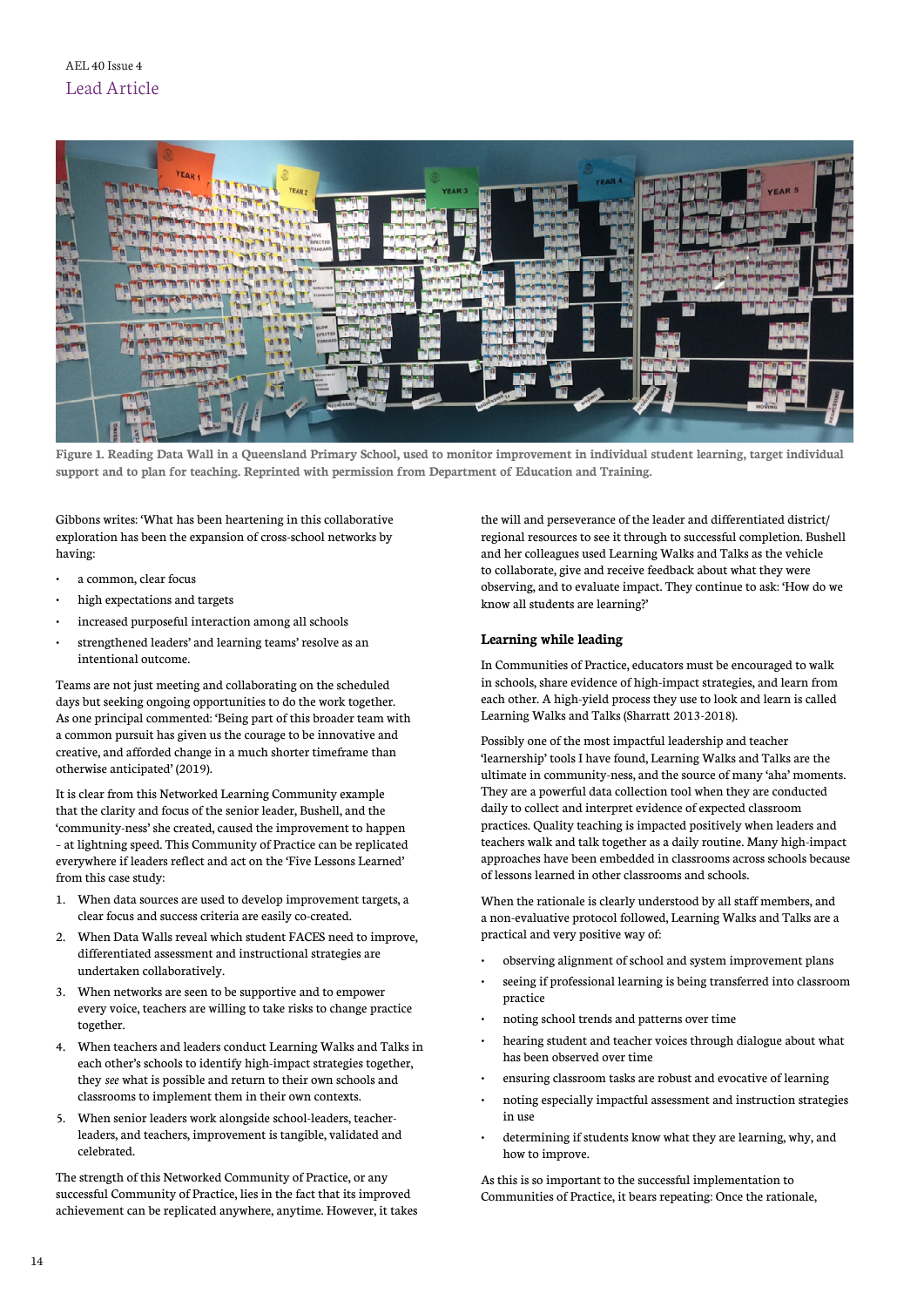

**Figure 2. Lyn Sharratt with Principals, Denise Gersbach and Vicki Bourne-Fallon at St. Laurence's Parish School, Forbes, Australia. Photo courtesy of Catholic Education Office, Diocese of Wilcannia-Forbes.**

protocol and culture of trust are established, Learning Walks and Talks are included as a data collection tool so that system and school leaders become even more effective instructional leaders. Key in the protocol is that the Learning Walks and Talks process is positive, not punitive nor evaluative, and is designed through discussion, to offer insights into potential improvements in classroom instruction. In Figure 2, Denise Gersbach and Vicki Bourne-Fallon, discuss with me the many positive classroom practices observed after one of our regular Learning Walks and Talks together at St. Laurence's Parish School, Forbes, Australia.

A critical shared understanding is that after many Learning Walks and Talks in classrooms, a school leader, who will often walk with another instructional leader, will take a planned opportunity to provide descriptive feedback to teachers. It is only after many Learning Walks and Talks that the principal will have a true sense of consistent observations to share, as comments after only one round would be very misleading.

Learning Walks and Talks always begin at the Data Wall. Walkers take a FACE off the wall (figuratively) and walk to find him/her. What is s/he doing? How is s/he doing? Can the 'walkers' see if the teacher has differentiated his/her support for this student as recommended during a Case Management Meeting? Can students in any classroom visited answer the five questions that are shown in Figure 3?

- 1. What are you learning? Why? 2. How are you doing? 3. How do you know? 4. How can you improve?
	- 5. Where do you go for help?

**Figure 3. Five Key Questions**

These are not only key questions for students to answer, but they are also critical for teachers' and leaders' self-reflection as they relate to assessment literacy (Sharratt & Harild 2015). When we are sure that students can answer these questions insightfully, then we know that the teaching in the classroom is relevant for, and clear to, students.

Likewise, when leaders and teachers can answer these questions, we know that there is alignment of the system's and school's vision: that is, a collective responsibility for the growth and achievement of all learners.

Implementing the Learning Walks and Talks process consistently is an opportunity to observe and look for expected, effective assessment and instructional practices. System and school leaders ask themselves: 'Are there any practices in place that this teacher could share with a small group of other teachers who are not quite there yet?', and, 'On the basis of what I have seen, what professional learning is needed for the whole group, a small group or individual members of staff?' Observations made during many Learning Walks and Talks in classrooms offer concrete visual evidence of how the learning is progressing (or not) consistently across all classrooms in the school, or across the system. These observations demand that leaders and teachers take action as 'omission is commission'.

#### **Leading with Knowledge in Communities of Practice**

In summary, what does it take to lead with Knowledge in a Community of Practice? It takes leaders at every level who commit to:

- trust- and relationship-building by doing the work together, building community-ness
- using student work as data to establish collaborative inquiries that focus on evidence of improvement
- protecting time, during the school day, to collaboratively inquire, walk and learn together
- embedding 'knowledgeable others' in every school as instructional coaches to guide the learning that becomes 'thinking-in-action'
- using facilitation skills to include everyone and draw out teachers' and leaders' hidden expertise
- reaching out across schools to build networked communities focused on discovering and validating powerful classroom practice.

In this article, the focus has been on principals' and teachers' impact on the students' FACES. Ultimately, we must ask: 'Through our Community of Practice working together for our common improvement, are all students becoming interdependent and independent learners who know how to learn?